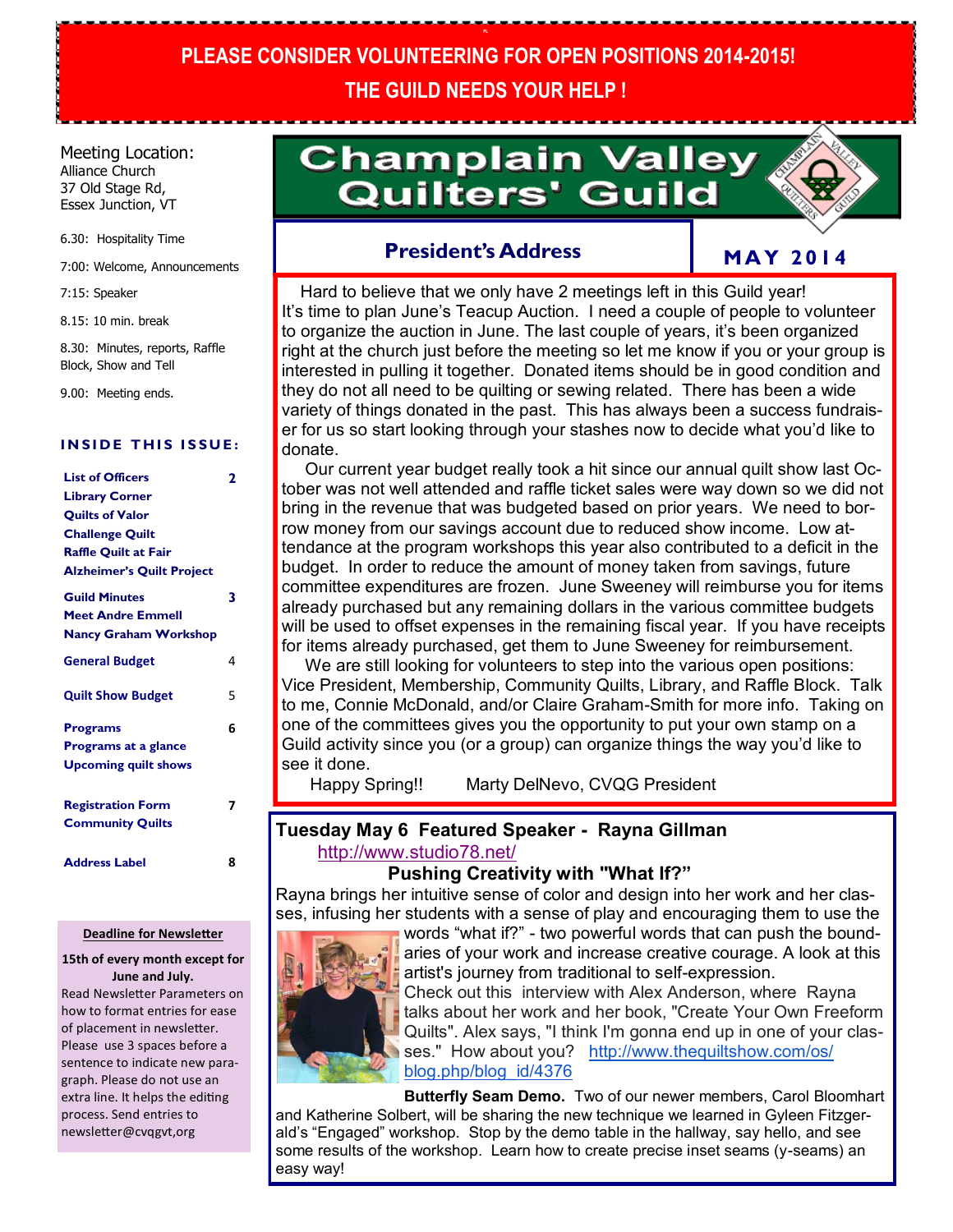2013-2014 Officers & Committees President – Marty DelNevo VP – Connie McDonald Past President—Karey Young Secretary – Barbara Carter Treasurer – June Sweeney Program Co-Chairs – Janet Brunet & Pat Hechmer Membership: Karey Young Webmaster: Priscilla Roehm Quilt Show Chairman: Linda Lazarowski Librarian – Jenny Russell, Kat Salemno Community Quilts – Janet Jaffe Quilt Retreat – Teela Dufresne Quilts of Valor Raffle – Ruth Whitaker Photographer – Angela Miller Historian – Joanne Guillemette Storage Area – Linda Lees and Claire Graham-Smith Raffle Blocks – Sue McGuire, Caroline McCray, Jeanette Mann Info Booth – Pam Farnsworth Bus Trips—Jeannette Harrison Green Mountain Rep – Mitzi Oakes Sunshine – Sue Rivers Newsletter—Esther Nui

#### **Library Corner for May 2014**

At the May meeting, we will be featuring books about art quilting, color and design, fabric stamping, and fabric dyeing. We have a few DVDs that cover these topics too.

**We will be lending books in May. However, all books and DVDs must be returned at or before the June meeting. If you will not be attending the May and/or June meetings, please ask another guild member to return your books or email us to make an alternative plan. Mailing books back to us is always an option! Please check your bookshelves for guild library titles.** 

Please check out our [Library website](C:/Users/NUI/CVQG related/CVQG Newsletter/2013-2014 Newsletter/I_May 2014/May 2014 print version.pub) and email us with requests. Thanks! Kat Salemno [\(goalekat@gmail.com\)](mailto:goalekat@gmail.com) and Jenny Russell (igrussell@gmail.com)

#### **QUILTS OF VALOR RAFFLE IN MAY**

Don't forget to bring some of those weird or lovely or leftover fat quarters to the May meeting for the annual fat quarter basket raffle to benefit Quilts of Valor!! Tickets will be available before the meeting and at the break and are a bargain at \$1.00 each or even better, 6 for \$5.00. Think what you could do with those fat quarters!!! You can bring them to me at the raffle table in April or May. And, thank you!!

Barbara Harrison

#### **CVQG—2014 CHALLENGE QUILT**

The challenge this year will reflect the show theme of "Baskets o' Plenty". Just think of the many possibilities—Easter baskets, fruit baskets, flower baskets, and so on. There are just two rules: 1) there must be a basket/baskets in your finished piece. 2) The maximum perimeter is 144 inches. Finished quilts will be shown at the October Guild meeting. Members will vote for their favorite. Please remember to register your quilt to be in the show as well. The south Muslim Ruth Whittaker

### **RAFFLE QUILT AT THE FAIR**

It's that time again (so soon!) to sign up to sit with our beautiful raffle quilt at the Champlain Valley Fair (August 22 – August 31, 2014). This year, the fair starts on Friday and ends before Labor Day. Four hours selling raffle tickets will get you free admission and parking for the day, a \$17 value! Sign up sheets will be available during the May and June meetings. This is where we sell the bulk of our raffle tickets, so be sure to volunteer! You can call or email me, 863-5042; [harleysue98@myfairpoint.net](mailto:harleysue98@myfairpoint.net)

Thanks! Sue Rivers

#### Alzheimer's Quilt Project

The members of the guild have made over 60 quilts for the Alzheimer's Quilt Project. since we announced the project in September 2013. The quilts are remarkable works of art. We have distributed them to the Green Mountain Nursing Home, the Converse Home, Armistead Caregiver Services, the VNA and Birchwood Nursing Home. All the organizations have loved the quilts and have assured us they will be treasured and used by the residents.

Thank you to all who have donated quilts. We will accept quilts at the May meeting and have kits available for those who would like to make them over the summer. We will not accept any quilts at the June meeting. We will start collecting them again in September for distribution. As long as you keep on making them, we will find homes for them. If anyone has suggestions about places to donate the quilts, please email Carol Thurgate [\(cthurgate@comcast.net](mailto:cthurgate@comcast.net) ) or Gail Babinger [\(gail@babinger.net\).](mailto:gail@babinger.net)

Carol Thurgate and Gail Babinger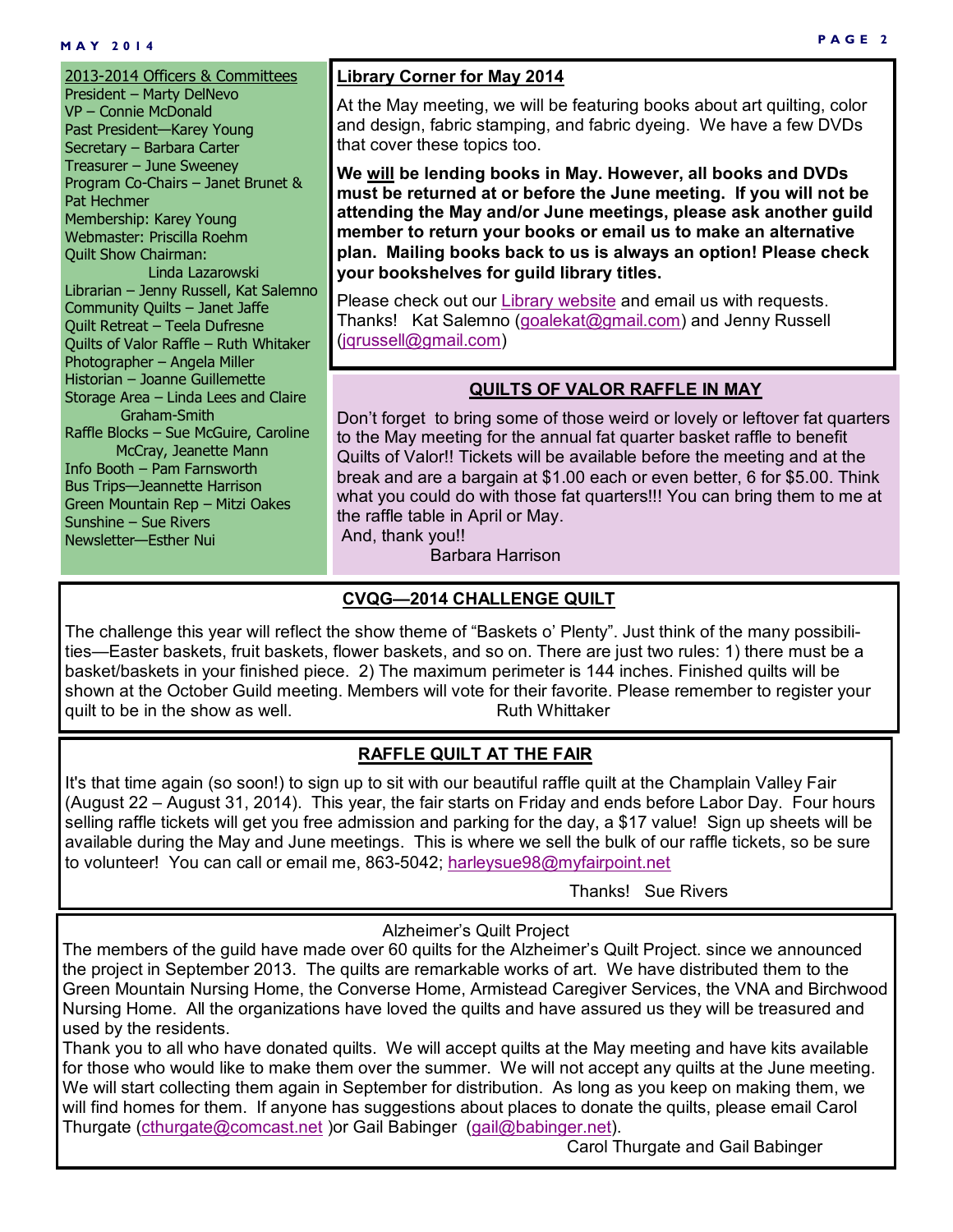# **CVQG Minutes, April 1st, 2014**

 President Marty DelNevo welcomed everyone to the meeting. She reminded everyone of the quilt show to be held in St Albans, April 5th and 6th. She asked anyone going to the show or the coming show in Springfield, Massachusetts take flyers advertising our show. Registration chair Karey Young welcomed new members. Program co chair Pat Hechmer announced that there are spaces available in the May workshops, and reminded members that the cancelled Nancy Graham workshop would be held in June.

 She introduced the speaker, Gyleen Fitzgerald who showed quilts taking us through her quilt journey. After the break, Marty made several announcements. Esther Nui, newsletter editor is looking for articles by the April 15<sup>th</sup> deadline. The board will meet at Barbara Carter's house on April 8th. The next show committee meeting will be April 22nd at Forever Bloom. Members are urged to think about raffle baskets for our show.

 Several positions are open for next year, and members were urged to consider volunteering for one. Some positions could be done by a small group or a couple of members. Connie MacDonald and Claire Graham Smith are the nominating committee. The Green Mouintain Guild will meet on May 17<sup>th</sup> in Barre. A silent auction will be held and donations are welcome. Andre Emmell announced that directions for the Quilts of Valor mystery quilt are available on the website.

 The community quilt workshop has been cancelled, due to Janet Jaffe's misadventures. Members going to Quilt Camp should watch their email for notice of a possible weather problem. The minutes of the March meeting were approved as printed on motion of Audrey Moore and Teela Dufresne. The UFO block raffle was a great success and nine people were winners. The name tag raffle was won by Cathy Howell. The Quilts of Valor raffle was won by Barbara Carter. Barbara Harrison reminded members to bring fat quarters to the May meeting for that raffle.

 The meeting was adjourned for Show and Tell on motion of Andre Emmell and Audrey Moore. Respectfully submitted, Susan G. Rivers, for Barbara Carter



#### Meet Andre Emmell

I am Andre Emmell. I retired from the Army in 1978 and worked at IBM until 1994 when I took early retirement. In 1997 my wife and I went to Virginia to care for an elderly friend.

 I started quilting in Virginia as a hobby to keep myself busy. Having been a wood worker for a number of years quilting was a natural transition. I have been sewing for many years so perfecting the skill has become a passion.

 I was introduced to Quilts of Valor in Virginia and since then, I have been trying to give quilts to the organization and these mystery quilts go to keep our heroes warm as they serve our country..

 I have encouraged our guild to become involved in the endeavor as well. Many of our members have been helping me create these quilts. Thank you so much for your help.

## **Cancelled Workshop with Nancy Graham is scheduled for Wednesday June 4 Stamping and Printing Techniques**

We were all inspired by Nancy's energy and wealth of creative ideas when she spoke at our February meeting. Now is your chance to learn Nancy's techniques hands-on. She will share "Tons of timetested, tried & true, terrific textile tips & techniques for the timid, trepidatious & truly terrified".

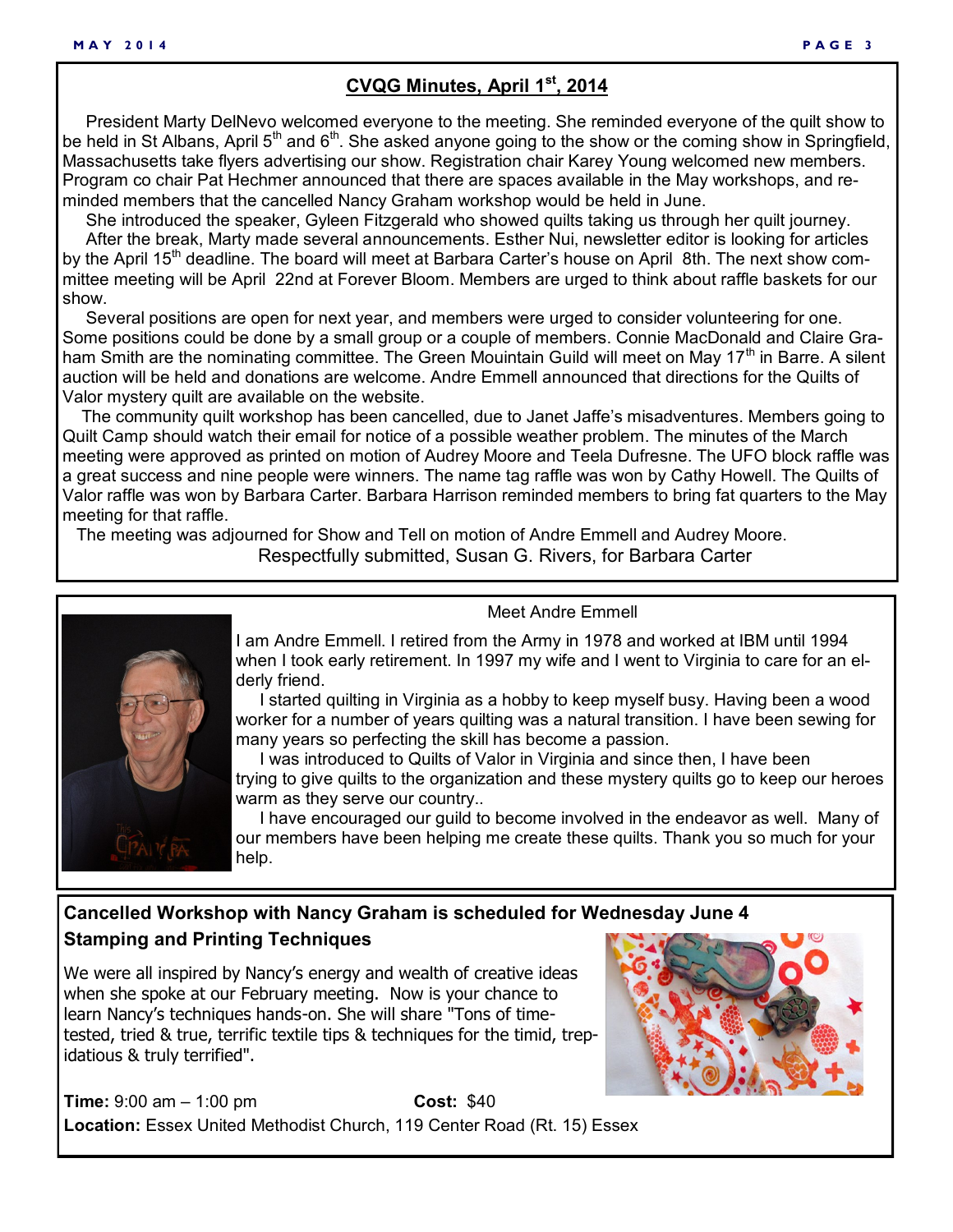#### PAGE 4

#### Budget Workup for 2015 - General

|                                                                |                          | Proposed 2015 Budget |                |                       |                             |                 |
|----------------------------------------------------------------|--------------------------|----------------------|----------------|-----------------------|-----------------------------|-----------------|
|                                                                |                          |                      |                |                       |                             | Actual          |
|                                                                |                          |                      |                |                       | Actual Income Actual Income | Income &        |
|                                                                |                          |                      |                | & Expenses            | & Expenses                  | <b>Expenses</b> |
|                                                                | Income                   | <b>Expenses</b>      | Net            | thru 4/13/14          | 2013                        | 2012            |
| <b>Membership Fees</b>                                         | 4,675                    | 400                  | 4,275          | 4,668                 | 4,969                       | 4,319           |
| Other income                                                   |                          |                      |                |                       |                             |                 |
| <b>Contributions received</b>                                  | 200                      |                      | 200            | 35                    | 130                         | 430             |
| <b>Guest Fees</b>                                              |                          |                      | $\overline{a}$ | 25                    | 30                          | 40              |
| Interest income                                                | 200                      |                      | 200            | 67                    | 126                         | 261             |
| Sales, pin, flea market                                        |                          |                      |                | 60                    | 55                          |                 |
| Quilt frame rentals                                            | ٠                        |                      |                | 200                   | 366                         | 200             |
| <b>Teacup Auction</b>                                          | 700                      |                      | 700            | ۰                     | 585                         | 750             |
| Total other income                                             | 1,100                    | ۰                    | 1,100          | 387                   | 1,292                       | 1,682           |
| Cost of operating quild                                        |                          |                      |                |                       |                             |                 |
| Accounting                                                     |                          | ۰                    | ۰              |                       |                             | (10)            |
| Discretionary                                                  |                          | 400                  | (400)          |                       | (384)                       |                 |
| Donation                                                       |                          | 335                  | (335)          | (335)                 | (300)                       | (350)           |
| Dues, memberships                                              |                          | 25                   | (25)           | (15)                  |                             | (25)            |
| Equipment, software, frames                                    |                          | 500                  | (500)          |                       | (580)                       | (891)           |
| Historian                                                      |                          | 70                   | (70)           |                       |                             |                 |
| Insurance                                                      |                          | 400                  | (400)          | (300)                 | (346)                       | (200)           |
| <b>Office Supplies</b>                                         |                          | 150                  | (150)          | (96)                  | (307)                       | (174)           |
| Rentals                                                        |                          | 1,000                | (1,000)        | (430)                 | (980)                       | (75)            |
| Storage units                                                  | ۰                        | ٠                    | ٠              | (1,692)               | (1, 330)                    | (1,308)         |
| Total cost of operating guild                                  | $\overline{\phantom{a}}$ | 2,880                | (2,880)        | (2,868)               | (4, 227)                    | (3,033)         |
| <b>Member benefits</b>                                         |                          |                      |                |                       |                             |                 |
| Programs                                                       |                          | 6,700                | (6,700)        | (4,200)               | (4,643)                     | (3,298)         |
| Programs - Christmas                                           |                          | 300                  | (300)          |                       |                             | (231)           |
| Workshops                                                      | 2,500                    | 2,500                | ÷.             | (580)                 | 949                         | 97              |
| Library                                                        |                          | 200                  | (200)          | (203)                 | (103)                       | (362)           |
| Newsletter                                                     |                          | 400                  | (400)          | (331)                 | (450)                       | (499)           |
| <b>Bus trip</b>                                                |                          | ÷                    |                |                       | (128)                       |                 |
| Weekend retreat                                                | 9,000                    | 9,000                |                | 1,027                 | 135                         | (251)           |
| Total cost of member benefits                                  | 11,500                   | 19,100               | (7,600)        | (4, 288)              | (4, 240)                    | (4, 545)        |
| <b>Other Guild Activities</b>                                  |                          |                      |                |                       |                             |                 |
| <b>Community Quilts</b>                                        | ۰                        | 1,400                | (1,400)        | (344)                 | (2,060)                     | (1,994)         |
| Quilts of Valor                                                | 300                      | 300                  |                | 309                   | 392                         |                 |
| Storage Unit - Community Quilt                                 |                          | 600                  | (600)          |                       |                             |                 |
| Stocking program                                               |                          | ÷,                   | ÷.             |                       |                             | (600)           |
| Total cost of other guild activities                           | 300                      | 2,300                | (2,000)        | (35)                  | (1,668)                     | (2,595)         |
| Cash Increase or (decrease) before Quilt show                  | 17,575                   | 24,680               | (7, 105)       | (2, 137)              | (3,874)                     | (4, 171)        |
| <b>Quilt Show</b>                                              | 11,865                   | 11,460               | 405            | (1,687)               | 169                         | 702             |
| <b>Quilt Raffle</b>                                            | 4,000                    |                      | 4,000          | 3,038                 | 4,334                       | 3,176           |
| Total Cash Increase or (decrease)                              | 33,440                   | 36,140               | (2,700)        | (785)                 | 629                         | (293)           |
|                                                                |                          |                      |                |                       |                             |                 |
|                                                                |                          |                      |                |                       |                             |                 |
| Cash on hand beginning of year<br>Less Cash decrease from 2014 |                          |                      |                | \$<br>29,687<br>(785) |                             |                 |
| Less deposit on storage unit                                   |                          |                      |                | (95)                  |                             |                 |
| Less income/expenses received/paid in 2014 for 2015            |                          |                      |                | (1, 169)              |                             |                 |
| Less income/expenses received/paid in 2013 for 2014            |                          |                      |                | (2, 456)              |                             |                 |
| Cash on hand end of year                                       |                          |                      |                |                       |                             |                 |
|                                                                |                          |                      |                | 25,182<br>s           |                             |                 |

Respectfully submitted, June Sweeney

Treasurer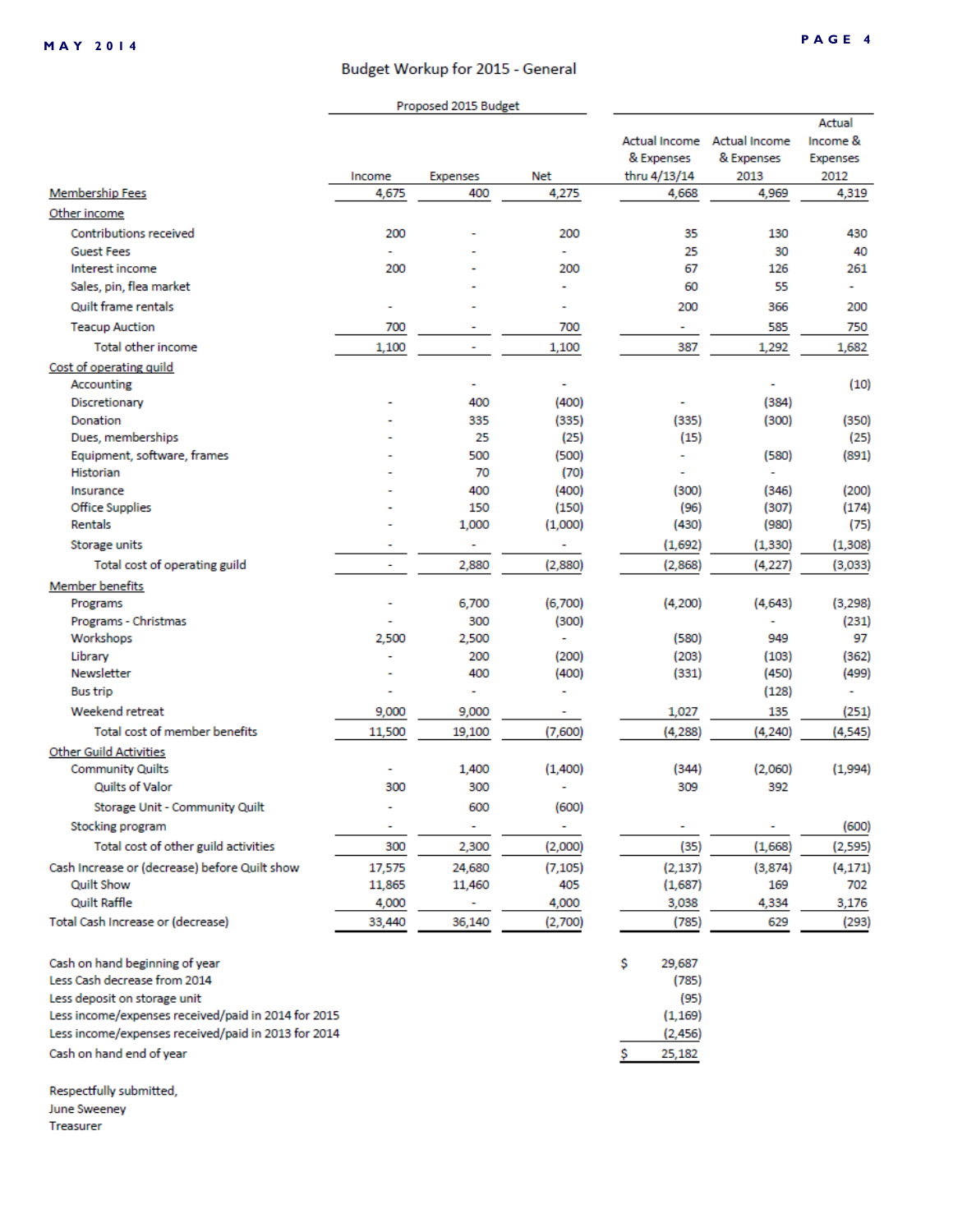# **Budget Workup for 2015**

| <b>Quilt Show</b>                |             |           |                 |                 |
|----------------------------------|-------------|-----------|-----------------|-----------------|
|                                  |             | Actual    |                 |                 |
|                                  |             | Income &  | Actual          | Actual          |
|                                  |             | Expenses  | Income &        | Income &        |
|                                  |             | 2014 thru | <b>Expenses</b> | <b>Expenses</b> |
| Income                           | 2015 Budget | 4/13/14   | 2013            | 2012            |
| <b>Admissions</b>                | 4,000       | 2,192     | 3,074           | 2,598           |
| Advertising                      | 500         | 125       | 75              | 150             |
| <b>Appraisals</b>                |             |           |                 | 90              |
| Contributions - inkind           |             |           |                 | 87              |
| Craft Table Income               | 1,225       | 195       | 698             | 634             |
| Quilt frame rentals              | 450         |           |                 |                 |
| Raffle - Basket                  | 1,800       | 1,135     |                 |                 |
| <b>Registrations income</b>      | 1,000       | 782       | 700             | 855             |
| <b>Silent Auction</b>            |             | ٠         | 1,162           | 1,363           |
| <b>Vendor fees</b>               | 2,890       | 2,810     | 2,200           | 2,510           |
| <b>Total Income</b>              | 11,865      | 7,239     | 7,909           | 8,288           |
|                                  |             |           |                 |                 |
| Expense                          |             |           |                 |                 |
| <b>Total Advertising expense</b> | 1,700       | 1,418     | 1,387           | 906             |
| <b>Basket Raffle Expense</b>     | 75          | 24        |                 |                 |
| Catalogs                         | 400         | 536       | 275             | 332             |
| <b>Craft Table Expenses</b>      | 920         | 156       | 507             | 506             |
| Decorations/display              | 175         | 956       | 309             | 293             |
| Display transport                | 500         |           |                 |                 |
| Discretionary                    | 300         |           |                 |                 |
| <b>Donation</b>                  |             | 50        |                 |                 |
| Insurance                        | 300         | 314       | 250             | 300             |
| Judges                           | 1,800       | 1,787     | 1,077           | 1,833           |
| Luncheon, judges                 | 200         | 128       | 211             | 192             |
| <b>Office Supplies</b>           | 100         |           | 70              | 77              |
| <b>Raffle Expenses</b>           | 200         | 81        | 68              |                 |
| Reception                        | 100         | 137       | 103             | 35              |
| Registrations                    | 100         |           | ۰               | 132             |
| Rentals                          | 3,000       | 3,250     | 3,138           | 2,507           |
| Ribbons                          | 150         | 75        |                 | 53              |
| Scavenger                        | 100         | 13        | 21              | 22              |
| Silent auction expense           |             |           | ۰               | 9               |
| <b>Special Display</b>           | 200         |           | 324             | 389             |
| <b>Storage Units</b>             | 1,140       |           | ۰               | ۰               |
| <b>Total Expense</b>             | 11,460      | 8,925     | 7,740           | 7,586           |
| Net Income before quilt raffle   | 405         | (1,687)   | 169             | 702             |
| Raffle - Quilt                   | 4,000       | 3,038     | 4,334           | 3,176           |
| Net Income quilt show and raffle | 4,405       | 1,351     | 4,503           | 3,878           |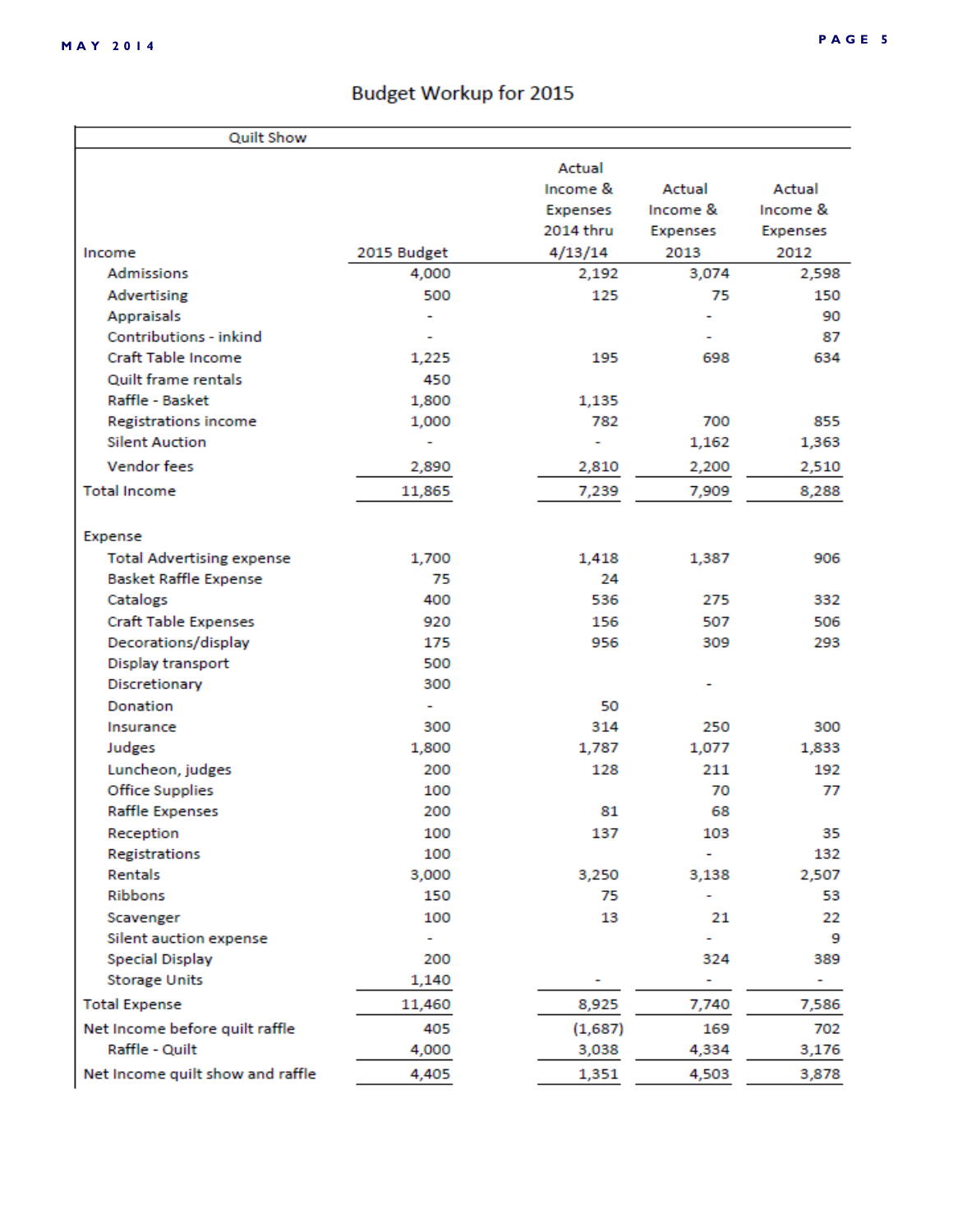## **Upcoming CVQG Programs 2013-2014**

For more information about our Programs, see our website [www.cvqgvt.org](http://www.cvqgvt.org/) or stop by the Programs table at the meeting. We welcome your suggestions. Janet Brunet & Patricia Hechmer, Program cochairs, [programs@cvqgvt.org](mailto:programs@cvqgvt.org)

#### **Monday May 5 Workshop - Cinderella Quilts - Reinventing the UFO**

Get those UFOs out of hiding, turn your rotary cutter into a magic wand and wave them over your unfinished tops and orphan blocks. Work magic as you cut, add, delete, and completely transform those stalled projects into beautiful new work you never imagined they could be. Total fun!!





#### **Wednesday May 7 Workshop - Jump-Starting the Art Quilt with "What If?"**

Fresh out of ideas? Want to move away from traditional and not sure how? Spark your creativity and banish "blank design wall" syndrome! Leave class with a new way of working and a ton of new ideas!

**Time:** 9:00am – 3:30pm **Cost:** \$50 for either 1 day workshop or \$90 for both workshops **Location:** United Church of Colchester



#### **Programs at a Glance**

June 3, 2014: Annual Potluck and Teacup Auction June 4, 2014: Nancy Graham Workshop (Rescheduled from February) October 7, 2014: Colleen Wise <http://www.colleenwise.com/> May 29-30-31 and June 1 [Courtepointe Québec Quilts](http://cqq.ca/salon/a-propos-2/) Montreal, Canada

## **Upcoming Quilt Shows:**

Apr. 17-? Charmed: Every Piece is Different at [New England Quilt Museum](http://www.nequiltmuseum.org) May 17-18 [Adirondack Quilters Guild M](http://www.adirondackquiltersguild.org/)alone, NY July 31-Aug. 2 [Bayberry Quilters of Cape Cod H](https://bayberryquiltersofcapecod.com/)arwich, MA Sept. 13-14 [Bennington Quiltfest](http://www.benningtonquiltfest.com/) Bennington, VT